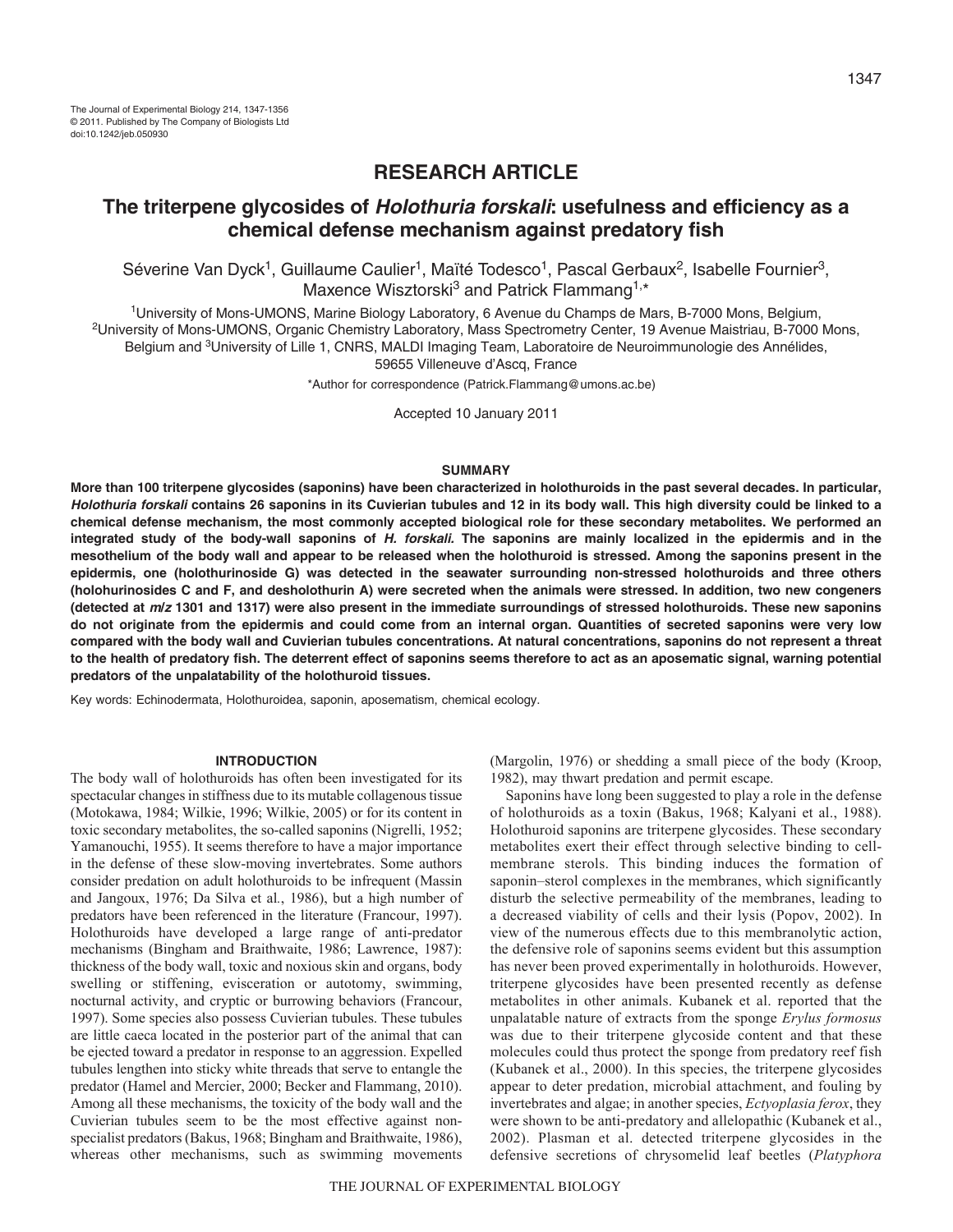*ligata*, *P. opima* and *Desmogramma subtropica*) (Plasman et al., 2000a; Plasman et al., 2000b). These secretions are produced by glands localized on the elytra and on the pronotum of adult beetles (Plasman et al., 2001).

In holothuroids, there are no data on the mode of action of saponins as a defense mechanism. The aim of the present study was to perform an integrated study on the saponin mixture from the body wall of the holothuroid *H. forskali*. A mass spectrometry imaging approach was designed to localize saponins in the tissue, and a semiquantitative experiment was performed to evaluate saponin concentrations in the tissues of the holothuroid. In addition, the release of saponins by the animal in its surroundings was investigated, and ecophysiological tests were performed on fish to better understand the role of these molecules in the defense of the holothuroid.

## **MATERIALS AND METHODS Sampling**

Specimens of *Holothuria forskali* (Delle Chiaje 1823) were collected at a depth ranging from 20 to 30m by SCUBA diving at the Biological Station of Banyuls-sur-Mer (Pyrénées-Orientales, France). They were transported to the Marine Biology Laboratory of the University of Mons, where they were kept in a marine aquarium with closed circulation (13°C, 33‰ salinity). Individuals used in the different experiments were in one of three physiological states: relaxed, non-stressed or stressed. Relaxed animals were anaesthetized for 2h in a 0.1% solution of 1-phenoxy-2-propanol (Sigma-Aldrich, Bornem, Belgium) in seawater. Stressed individuals were mechanically stimulated for 4h by repetitive hitting using a specific device. The device consisted of three loads hanging from a horizontal rotating bar and immersed in the tank containing the animal. Loads were wrapped in parafilm in order to avoid injuries. Non-stressed individuals were resting animals that were neither anaesthetized nor stressed. For the histological approach, both relaxed and stressed animals were used whereas only non-stressed and stressed animals were used for the detection of saponins released in seawater.

Mediterranean fish *Coris julis* (Linnaeus 1758) and *Symphodus ocellatus* Forsskal 1775 were collected using a fishing net at a depth of 3m by SCUBA diving at the Station de Recherche Sousmarines et Océanographiques (STARESO) near Calvi, Corse, France. They were kept at the station in a marine aquarium with open circulation.

#### **Localization of saponins**

Pieces of body wall from relaxed and stressed holothuroids were prepared for light and transmission electronic microscopy and for matrix-assisted laser desorption/ionization mass spectrometric imaging (MALDI-MSI) (Caprioli et al., 1997).

## Light and transmission electron microscopy

Pieces  $\sim$ 3–4mm in width were cut from the body wall and fixed for 3h at 4°C in a 3% solution of glutaraldehyde in cacodylate buffer  $(0.1 \text{ mol}^{-1}$ , pH7.8, adjusted to  $1030 \text{ mOsm}^{-1}$  with NaCl). They were washed in the same buffer, post-fixed for 1h with 1% osmium tetroxide in the cacodylate buffer and then washed again. Pieces were then dehydrated in graded ethanol and embedded in Spurr resin. Semi-thin  $(1 \mu m)$  sections were realized for light microscopy using an Ultramicrotome Reichter Om U2 (Leica Microsystems GmbH, Wetzlar, Germany) equipped with a glass knife and were stained with a 1:1 mixture of 1% aqueous solution of Methylene Blue in 1% sodium tetraborate and 1% aqueous solution of Azur II. Sections

were observed with a Zeiss Axio-scope A1 microscope (Carl Zeiss MicroImaging, Göttingen, Germany). Ultra-thin sections (70nm) were obtained using a diamond knife mounted on an ultramicrotome Leica Ultracut UCT (Leica Microsystems) and contrasted with uranyl acetate and lead citrate. Sections were finally observed with a Zeiss LEO 906E transmission electron microscope (Carl Zeiss NTS GmbH, Oberkochen, Germany).

#### Mass spectrometry imaging

Tissue cryosections  $(12 \mu m)$  were obtained from frozen body-wall pieces using a cryostat (Leica Microsystems) and were deposited onto conductive glass slides coated with indium-tin oxide (Bruker Daltonics, Bremen, Germany).  $\alpha$ -Cyano-4-hydroxycinnamic acid (HCCA), trifluoroacetic acid, acetonitrile and aniline (ANI) were purchased from Sigma-Aldrich (Saint-Quentin Fallavier, France). A solid ionic HCCA/ANI matrix was used to image the saponins and was prepared following a previously established procedure (Lemaire et al., 2006). Matrix solution was deposited using ImagePrep (Bruker Daltonics). The images were acquired using an UltraFlex II MALDI-TOF/TOF mass spectrometer (Bruker Daltonics) equipped with a Smartbeam<sup>TM</sup> laser. Images data were performed in positive reflectron mode, and MALDI-MS spectra were acquired in the mass/charge (*m/z*) range of 800 to 3000. A total of 300 spectra were acquired at each spot at a laser frequency of 100Hz. FlexImaging<sup>TM</sup> 2.1 software (Bruker Daltonics) was used for molecular image reconstruction. Standards for spectral calibration consisted of a mixed solution of peptides ranging between 900 and 3500Da.

#### **Extraction, purification and analysis of saponins** Extraction from the body wall and Cuvierian tubules

The extraction and purification procedures were described in detail in a previous paper (Van Dyck et al., 2009). They were repeated on several individuals. Briefly, the homogenized tissue was extracted twice with ethanol:water (70:30) followed by filtration. The extract was then evaporated at low pressure in a double boiler at 30°C using a rotary evaporator (Laborota 4001 efficient, Heidolph Instruments GmbH, Schwabach, Germany). The dry extract was diluted in 90% methanol and partitioned against *n*-hexane (v/v). The water content of the hydromethanolic phase was adjusted to 20% (v/v) and then to 40% (v/v), these solutions being partitioned against  $CH<sub>2</sub>Cl<sub>2</sub>$  and CHCl3, respectively. Finally, the hydromethanolic solution was evaporated and dissolved in water in order to undergo chromatographic purification. The crude aqueous extract was placed on a column of Amberlite XAD-4 (Sigma-Aldrich, St Louis, MO, USA). Washing the column with water removed the inorganic salts and subsequent elution with methanol allowed us to recover saponins. The methanolic phase was then evaporated and the dry extract was diluted in water in order to undergo a last partitioning against isobutanol (v/v). The butanolic fraction contained the purified saponins.

#### Extraction from seawater

Holothuroids (stressed and non-stressed) were incubated for 4 h in 11 of artificial seawater (ASW;  $445$  mmol<sup>1-1</sup> NaCl, 60 mmol<sup>1-1</sup>  $MgCl_2.6H_2O$ , 10 mmol  $l^{-1}$  KCl, 10 mmol  $l^{-1}$  CaCl<sub>2</sub>, 2.4 mmol  $l^{-1}$ NaHCO<sub>3</sub>, 10 mmol  $l^{-1}$  Hepes, pH 8). The saponin extracts from the conditioned water were prepared using a shortened extraction and purification protocol. The conditioned ASW was directly run through the column of the Amberlite XAD-4 for the chromatography step. Subsequent steps were identical to those described above.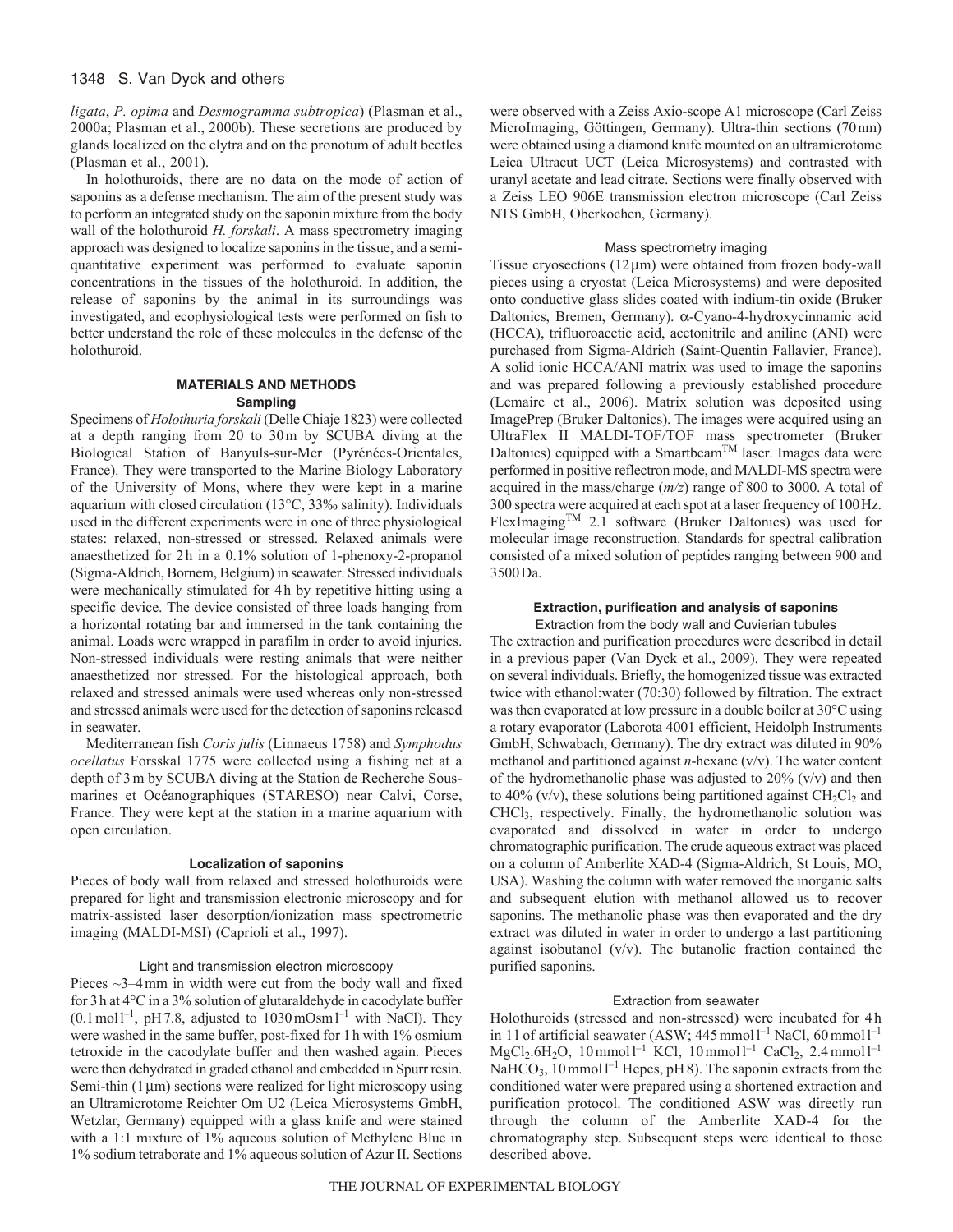#### Mass spectrometry analysis

All MS experiments were performed on a Q-ToF Premier mass spectrometer (Waters, Milford, MA, USA) in the positive ion mode, either using the MALDI or the electrospray ionization (ESI) source. The MALDI source was a nitrogen laser, operating at 337nm with a maximum output of 500mW delivered to the sample in 4ns pulses at 20 Hz repeating rate. All samples were prepared using a  $10 \text{ mg} \text{ml}^{-1}$ solution of  $\alpha$ -cyano-4-hydroxycinnamic acid in acetone as the matrix. The matrix solution  $(1 \mu I)$  was spotted onto a stainless steel target and air-dried. Then,  $1 \mu l$  of each butanolic fraction was applied onto the spots of matrix crystals and air-dried. Finally, 1 µl droplets of a solution of NaI  $(2 \text{ mg} \text{m}^{-1})$  in acetonitrile) were added to the spots on the target plate. Typical ESI conditions were: capillary voltage, 3.1kV; cone voltage, 50V; source temperature, 120°C; and desolvation temperature, 300°C. Dry nitrogen was used as the ESI gas.

For the recording of the single-stage MALDI- or ESI-MS spectra, the quadrupole (rf-only mode) was set to pass ions between *m*/*z* 50 and 1500, and all ions were transmitted into the pusher region of the time-of-flight (TOF) analyzer where they were mass-analyzed with a 1s integration time. For the MALDI- or ESI-MS/MS collision induced dissociation (CID) experiments, the ions of interest were mass-selected by the quadrupole mass filter. The selected ions were then submitted to collision against argon in the T-wave collision cell (pressure estimated at 90–100Pa) and the laboratory frame kinetic energy was selected to afford intense enough product ion signals. All the ions exiting the collision cell, either the product ions or the non-dissociated precursor ions, were finally mass measured with the orthogonal-acceleration (oa)-TOF analyzer. Time-of-flight mass analyses were performed in the reflectron mode at a resolution of  $\sim$ 10,000.

For the online liquid chromatography (LC)-MS/MS analyses, a Waters Alliance 2695 liquid chromatography apparatus was used. The HPLC device was coupled to the Q-ToF Premier mass spectrometer (Waters) and consisted of a vacuum degasser, a quaternary pump and an autosampler. Sample volumes of  $20 \mu$ l were injected. Chromatographic separation was performed on a non-polar column (Symmetry C18,  $4.6 \times 150$  mm,  $5 \mu$ m, Waters) at 27°C. The mobile phase (1mlmin–1) was a nonlinear gradient programmed from methanol (eluent A) and water (eluent B). The gradient programmed was: 10% of eluent A at start; 0–6min, 10 to 60% A; 6–13min, 60 to 95% A; 13–15min, back to 10% A. The mobile phase flow  $(1 \text{mlmin}^{-1})$  was splitted prior to injection in the ESI source  $(200 \mu\mathrm{lmin}^{-1})$ .

#### **Semi-quantitative study**

In addition to the weighting of the dry saponin extract, two complementary techniques – measurement of hemolytic activity and estimation of carbohydrate content using the orcinol reaction (Van Dyck et al., 2010a) – were used to estimate the saponin concentration of the various extracts (i.e. from the body wall, from Cuvierian tubules and from conditioned seawater).

## Hemolytic activity

The method was adapted from Kalinin et al. (Kalinin et al., 1996) and from Mackie et al. (Mackie et al., 1968). Citrated blood from cows was used in this experiment. Erythrocytes were pelleted by centrifugation at 1000*g* for 15min, and were washed and centrifuged three times in cold PBS buffer  $(140 \text{mmol}1^{-1} \text{ NaCl}, 2.7 \text{mmol}1^{-1} \text{ KCl},$ 1.5 mmol  $1^{-1}$  KH<sub>2</sub>PO<sub>4</sub>, 8.1 mmol  $1^{-1}$  Na<sub>2</sub>HPO<sub>4</sub>2H<sub>2</sub>O, pH 7.4) until the supernatant was clear and colorless. Two milliliters of packed cells were then diluted to 100ml with the same buffer. Twenty microliters

of each saponin extract was added to 1980µl of the erythrocyte suspension in a microtube. The suspensions were mixed by inversion, incubated for 1h at room temperature and then centrifuged. The extinction of the clear red supernatant was then measured at 540 nm using a Labsystems multiscan MS spectrophotometer (Thermo Scientific, Erembodegem, Belgium). A 10mgml–1 solution of plant saponins (saponins from *Quillaja* bark; S 4521, Sigma-Aldrich) in PBS was serially diluted to make a standard curve.

#### Orcinol reaction

This method was adapted from Kabat and Mayer (Kabat and Mayer, 1967). Saponin extracts, a 1.6% aqueous orcinol solution and a 60% sulfuric acid solution were mixed in a  $1:1:7.5$  (v/v) proportion. The resulting solution was incubated in a water bath at 80°C for exactly 15min and then cooled in tap water to stop the reaction, and its absorbance was measured at 540nm. A 10mgml–1 solution of Dxylose (Merck, Darmstadt, Germany) in water was serially diluted to make a standard curve.

## **Ecophysiology experiments**

The ecophysiological experiments were performed using saponin extracts from the body wall of *H. forskali*. Collected fish (*C. julis* and *S. ocellatus*) were kept in the open circulation aquariums at least 12h before any experiment. None of these species has been described as a holothuroid predator, but both are generalist carnivores, feeding on macroinvertebrate tissues (Froese and Pauly, 2010). Moreover, other Labridae have been reported to be predators of holothuroids (Francour, 1997). For toxicity tests, fish were introduced into 2l seawater tanks 2h before the beginning of the test. Two experiments were conducted: (1) small volumes of saponin extract from the body wall were added progressively, every 30min to the tank (five replicates for each species); and (2) fish were incubated for 2h (or until their death) in a 2l tank in which a given quantity of saponin extract from the body wall (0.5–1ml) was added (four replicates for each species). For both experiments, the reactions of fish were observed and their respiration rate was estimated every 10min by counting the number of opercular openings per min.

## **RESULTS**

## **Tissue localization of saponins**

MALDI-MSI was used to localize saponins in the body wall of *H. forskali*. The first analyses were performed directly on frozen transverse body wall sections after matrix deposition. Spectra from tissue direct analyses were acquired randomly across the sections to verify the possibility to detect ions from saponins. Fig.1 shows a comparison between a spectrum obtained after direct analysis of the tissue section and one from a previous work obtained by a classical MALDI analysis after tissue extraction (Van Dyck et al., 2009). The spectrum obtained from the tissue section presents the same profile, with a conservation of the relative abundance of the ions of the eight major saponins of *H. forskali* (Table1).

Considering these results, MALDI imaging experiments were realized on transverse tissue sections through the body wall. For each experiment, a zone of  $\sim$ 25 mm<sup>2</sup> was scanned with a resolution of  $100\times100\,\mu\text{m}^2$  by averaging 300 laser shots. Fig.2 presents the repartition of the eight saponin ions (in green) detected at *m*/*z* 1125, 1141, 1287, 1303, 1433, 1449, 1463 and 1479, respectively, for a relaxed and a stressed animal. The localization of particular ions at *m*/*z* 1033 (in red in Fig.2), uniformly distributed and specific to the body wall, was used as a counterstain for a better visualization of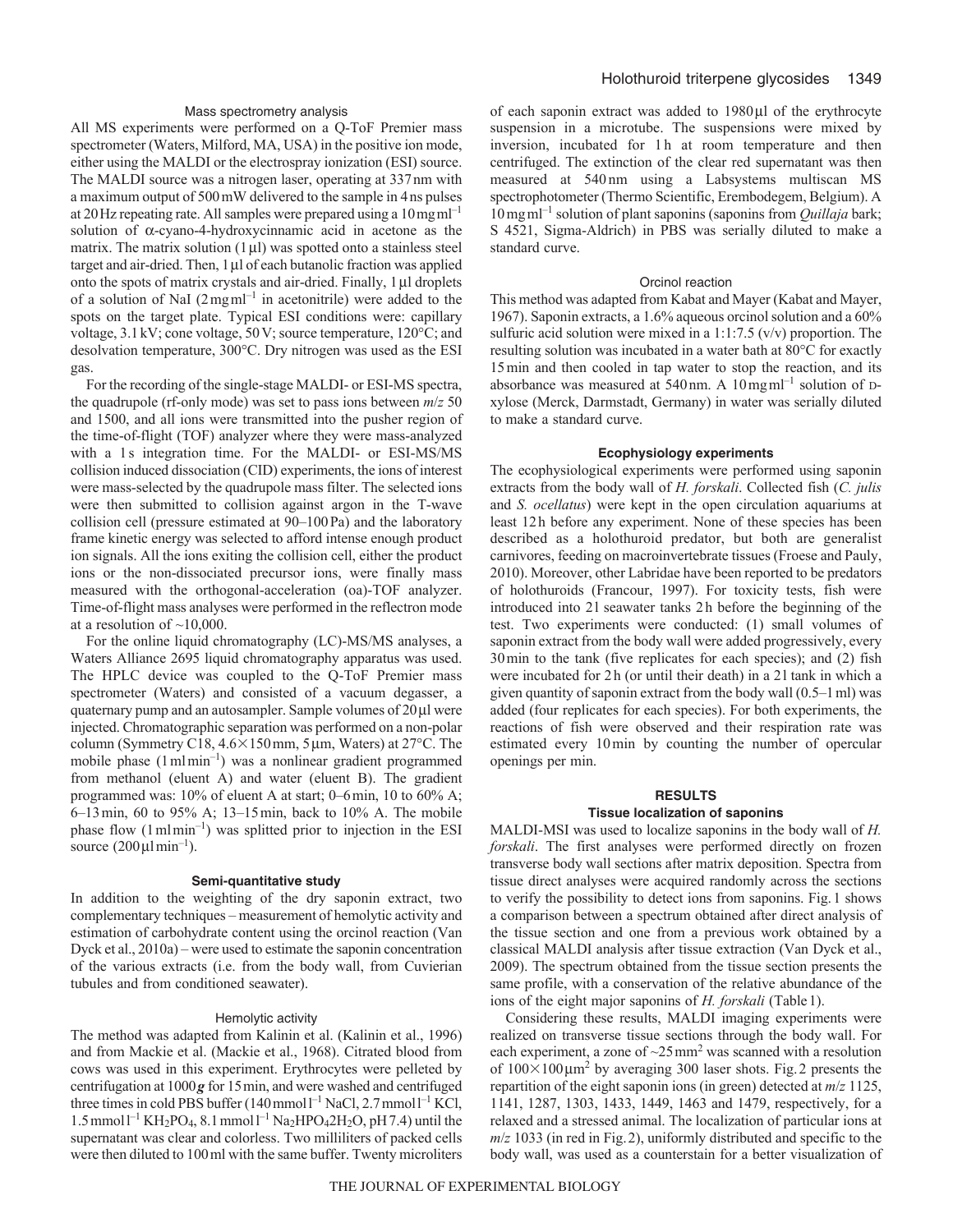

Fig. 1. Comparison of an average mass spectrum of the body wall of Holothuria forskali obtained by direct MALDI-MSI analysis (A) and a mass spectrum of saponins after body wall extraction and purification by classical MALDI-MS analysis (B). Saponin ions are marked by an asterisk (see Table 1).

saponins. This counterstain allows us not only to reduce the background noise in the molecular image, but also to achieve a certain 'normalization' for the analyses of the molecular map. In most of the molecular images, a dark zone where no ion was detected was present between the mesothelium and the rest of the dermis. No explanation has yet been found for this unionized zone. An optical image of the tissue section before matrix coating is presented in the first column of Fig.2. Particular regions are delimited corresponding to the epidermis (upper box), the dermis (middle box) and the mesothelium (lower box). This delimitation, however, is an

Table 1. Complete list of saponins detected by MALDI direct tissue analysis of a body wall tissue section of Holothuria forskali

| $m/z$ [M+Na <sup>+</sup> ] | Saponin           | Molecular formula     |  |
|----------------------------|-------------------|-----------------------|--|
| 1125                       | Holothurinoside C | $C_{54}H_{86}O_{23}$  |  |
| 1141                       | Desholothurin A   | $C_{54}H_{86}O_{24}$  |  |
| 1287                       | Holothurinoside E | $C_{60}H_{96}O_{28}$  |  |
| 1303                       | Holothurinoside A | $C_{60}H_{96}O_{29}$  |  |
| 1433                       | Holothurinoside F | $C_{66}H_{106}O_{32}$ |  |
| 1449                       | Holothurinoside G | $C_{66}H_{106}O_{33}$ |  |
| 1463                       | Holothurinoside H | $C_{67}H_{108}O_{33}$ |  |
| 1479                       | Holothurinoside I | $C_{67}H_{108}O_{34}$ |  |
| $m/z$ , mass/charge.       |                   |                       |  |

approximation, as the limits between these different layers are not rectilinear.

The different saponin ions showed specific localizations within the body wall (Fig.2). Moreover, their detection also varied with the physiological state of the tissue. In the body wall of relaxed holothuroids, saponins detected at *m*/*z* 1125, 1433 and 1449 were present only in the epidermis, saponins detected at *m*/*z* 1303 were present exclusively in the mesothelium and those at *m*/*z* 1141 were located in both epithelia. The saponin at *m*/*z* 1287 was observed in the mesothelium as well as in the dermis at very localized points. Finally, saponins detected at *m*/*z* 1463 and 1479 showed low signals with a lot of noise, but the ions at *m*/*z* 1463 were mainly observed in the epidermis whereas those at 1479 showed no particular localization. In the body wall of stressed holothuroids, differences in localization were observed for some saponins. Saponin ions detected at *m*/*z* 1287 and 1303 appeared to be completely absent. The ions detected at *m*/*z* 1141 were exclusively observed in the epidermis. As for the other epidermal saponins, ions detected at *m*/*z* 1125 seemed to be less abundant compared with the relaxed tissue whereas ions at  $m/z$  1433, 1449 and 1463 seemed to be more abundant. Finally, the saponin at *m*/*z* 1479 was detected with a poor signal and no specific localization. These results are summarized in Table2.

To confirm the results obtained by MALDI-MSI, saponins were extracted from the outer part (corresponding mainly to the epidermis and the outer part of the dermis) and from the inner



Fig. 2. Molecular images highlighting the localization of saponin ions detected at  $m/z$  1125, 1141, 1287, 1303, 1433, 1449, 1463 and 1479, obtained with MALDI-MSI on relaxed and stressed body wall sections of Holothuria forskali. Green, saponin ions; red, counterstain. Optical images of the section before matrix deposit are presented in the first column. Tree zones are delimited: epidermis (upper), dermis (middle) and mesothelium (lower).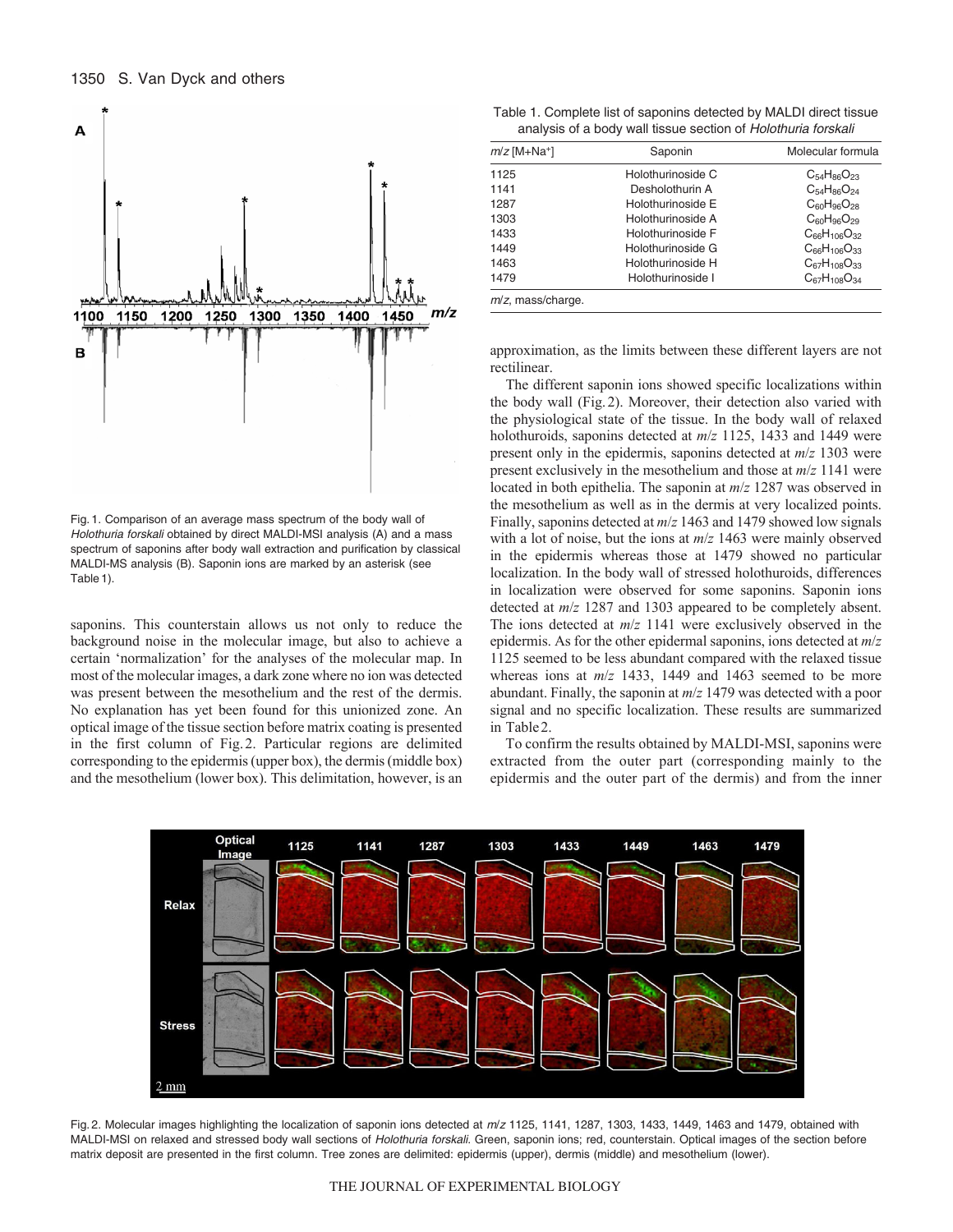#### Holothuroid triterpene glycosides 1351

Fig. 3. Full-scan MALDI-TOF mass spectrum analyses of the total saponin mixtures extracted from the outer (A) and inner (B) body wall of a relaxed individual and from the outer (C) and inner (D) body wall of a stressed individual of Holothuria forskali. Saponin signals are circled; matrix and polymer contaminant signals are not circled.



part (rest of the dermis and mesothelium) of the body wall for the two conditions. This aim of this experiment was to verify whether the saponin ion distribution showed by MSI was also observable with classical MALDI-TOF mass spectrometry methods. Fig. 3 presents the mass spectra of the different tissue extractions. The results from both techniques are clearly strongly correlated. Indeed, ions that were absent from the molecular image were not detected in the corresponding mass spectrum and *vice versa*. For example, Fig. 3A (outer part of the relaxed body wall) shows the presence of mainly those saponins detected at *m*/*z* 1125, 1141, 1433 and 1449, confirming the MALDI-MSI results (Fig. 2). In the spectrum corresponding to the inner part of the stressed body wall (Fig. 3D), no saponin ions were detected, in agreement with the results shown in Fig. 2, except for the saponins detected at *m*/*z* 1449, which presented a very low signal. Particular attention was paid on the interpretation of the spectra because some contaminant ions, such as the matrix ions detected at *m*/*z* 1289 or the propylene glycol ions at *m*/*z* 1125, 1183 and 1241, were often detected and could be misinterpreted as saponin ions (Fig. 3). As shown in Fig. 4, the ions detected at *m*/*z* 1125 could correspond to the propylene glycol or to the holothurinoside C, but MS/MS analyses allowed verification of the origin of the ions in each spectrum.

Table 2. Localization of saponins in the body wall of relaxed/stressed holothuroids

| $m/z$ [M+Na <sup>+</sup> ] | Epidermis                                             | Mesothelium |  |
|----------------------------|-------------------------------------------------------|-------------|--|
| 1125                       | $++/+$                                                | $-/-$       |  |
| 1141                       | $+/-$                                                 | $+/-$       |  |
| 1287                       | $-/-$                                                 | $+/-$       |  |
| 1303                       | $-/-$                                                 | $+/-$       |  |
| 1433                       | $+/-$                                                 | $-/-$       |  |
| 1449                       | $+/++$                                                | $-/-$       |  |
| 1463                       | $+/-$                                                 | $-/-$       |  |
| 1479                       | $-/-$                                                 | $-/-$       |  |
|                            | ++, strongly detected; + lightly detected; -, absent. |             |  |

In order to look more closely at the differences between the body wall of relaxed and stressed individuals, light and transmission electron microscopy (TEM) analyses were performed. Fig.5 shows TEM pictures of the epidermal zone of a relaxed and a stressed body wall. Both samples present the same epidermal organization, comprising support cells, mucus cells, vacuolar cells and pigment cells [see also Flammang and Jangoux (Flammang and Jangoux, 1992) and VandenSpiegel et al. (VandenSpiegel et al., 1995) for a description of the epidermis in *H. forskali*]. The stressed individual was characterized by the presence of numerous electron-dense granules, measuring  $\sim 0.8 \mu m$  in diameter, in the cytoplasm of pigment cells. These granules were clearly more numerous in the epidermis of relaxed individuals than in that of stressed animals (no quantification was done, however). In the stressed tissue, the content of these electron-dense granules looked disorganized and many granules even appeared empty (Fig.5C). This observation



Fig. 4. LC-MS/MS spectra of isomer ions detected at  $m/z$  1125 in the body wall of Holothuria forskali. (A) The saponin holothurinoside C [see Van Dyck et al. (Van Dyck et al., 2009) for molecular structure elucidation]. (B)The propylene glycol polymer.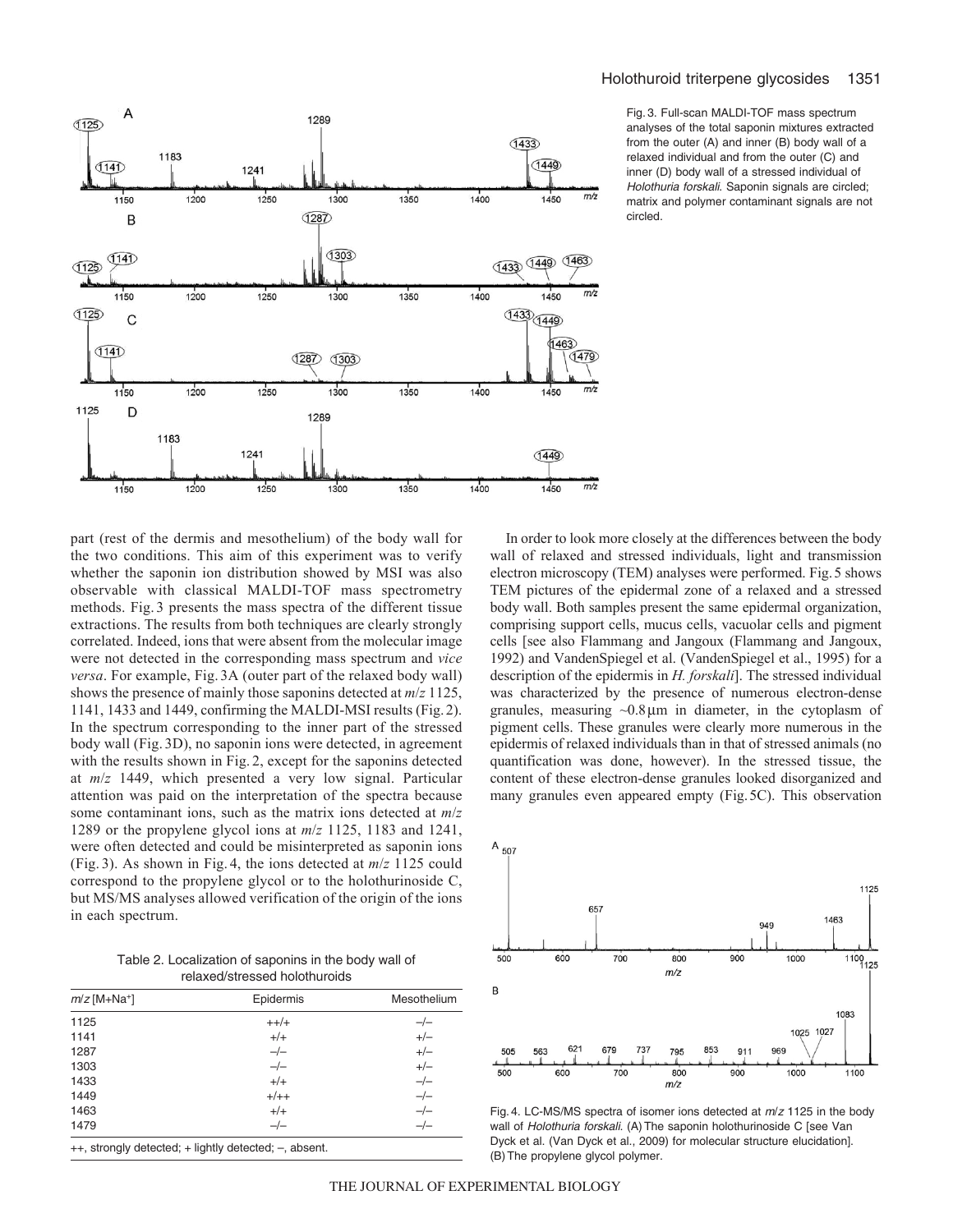

Fig. 5. Transmission electron micrographs of a relaxed (A) and stressed (B,C) body wall of Holothuria forskali. A and B correspond to an overall view of the epidermis and C shows details of pigment cell granules. c, cuticle; cf, collagen fibrils; dm, disintegrating material; edg, electron dense granules; mc, mucocyte; n, nucleus; pc, pigment cell; v, vacuole; vc, vacuolar cell.

suggests that the content of these cells was released during the stressing period.

## **Identification of saponins released in seawater**

In order to verify whether saponins were secreted by the holothuroids, saponin extractions were realized directly on ASW conditioned by holothuroids. Two different water samples were extracted: ASW conditioned either by a non-stressed or by a stressed animal. Indeed, starting with the idea that saponins might play a role in the defense of the holothuroid, one might think that saponins could be actively released outside the animal when it is stressed.

Only one saponin, represented by the ions detected at *m*/*z* 1449, was detected in seawater when the animal was not stressed (Fig. 6A). This saponin corresponds to holothurinoside G described in Van Dyck et al. (Van Dyck et al., 2009). When the animal was stressed, it secreted three other known saponins (ions detected at *m*/*z* 1125, 1141 and 1433, corresponding to holothurinoside C, desholothurin A and holothurinoside F, respectively) (Rodrigez et al., 1991; Van Dyck et al., 2009) and two new congeners detected at *m*/*z* 1301 and 1317 (Fig. 6B). MALDI-MS/MS analyses were performed to confirm that the detected ions corresponded to the known saponins and to propose a molecular structure for the two new ones (Fig. 7). These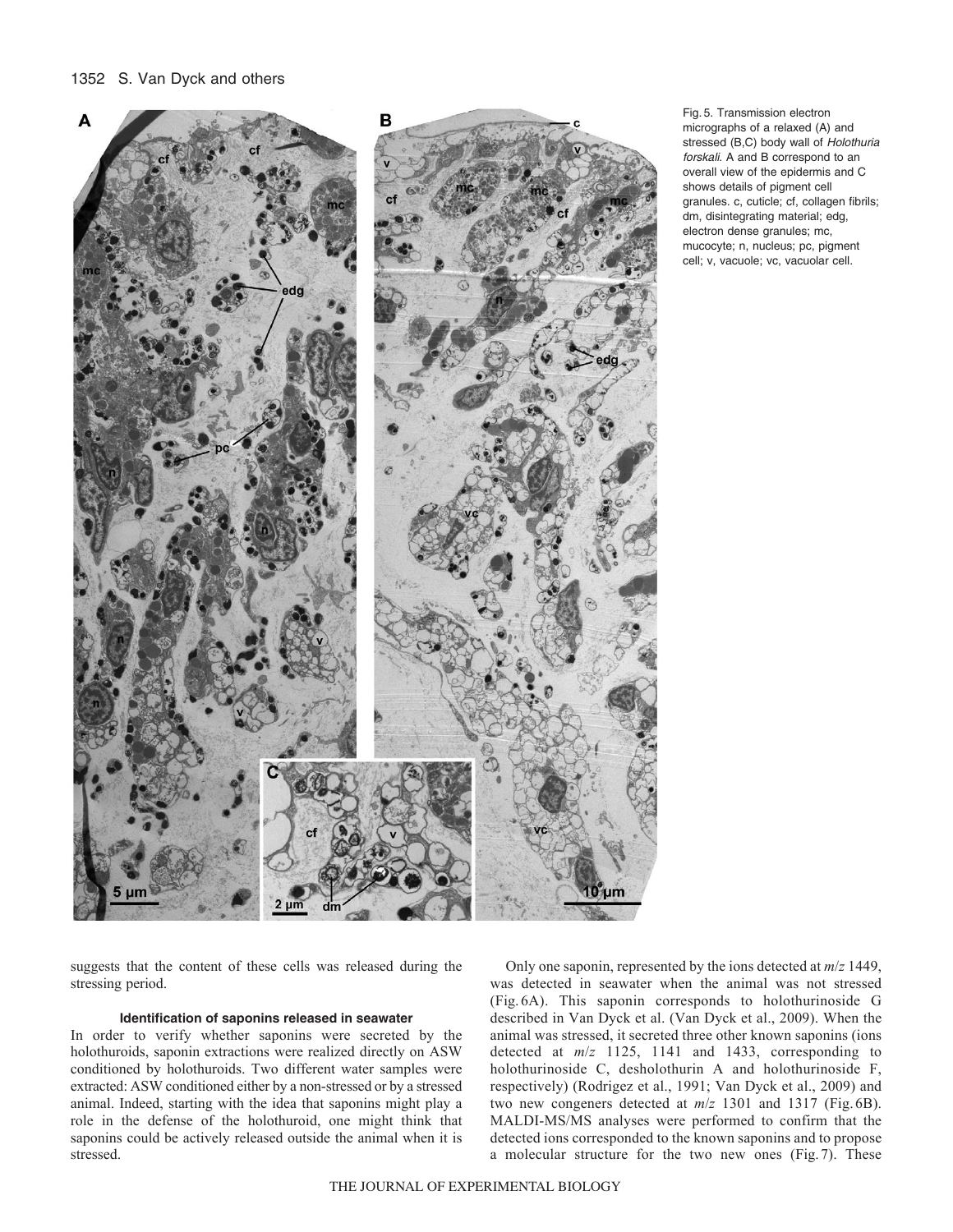

#### Holothuroid triterpene glycosides 1353

Fig. 6. Full-scan MALDI-TOF mass spectrum analyses of the total saponin mixture extracted from artificial seawater conditioned with non-stressed Holothuria forskali (A) and with stressed H. forskali (B). Asterisks correspond to the propylene glycol contamination.

saponins have been provisionally named holothurinosides M and L (*m*/*z* 1301 and 1317, respectively) according to the nomenclature of Rodrigez et al. (Rodrigez et al., 1991) and Van Dyck et al. (Van Dyck et al., 2009). An LC-MS analysis has also been performed and confirmed that no saponin isomers were present. The intensity of the peaks in Fig. 6B indicated that saponins are not detected in the same amount in seawater. Holothurinoside C (*m*/*z* 1125) seemed to be the most abundant saponin followed by holothurinosides F and G. Desholothurin A and the two new saponins were secreted in lower quantities.

#### **Saponin quantification**

A semi-quantitative analysis was performed on saponin extracts from ASW conditioned by the stressed holothuroids and also on saponin extracts from the body wall and Cuvierian tubules (Table 3). Saponin yield (i.e. ratio of mass of final butanolic extract after drying to tissue wet mass) was calculated for the tissue extracts. In addition, two complementary methods were used based on the structures and properties of saponins. On the one hand, the orcinol reaction evaluated the glycoside content of the different extracts; on the other hand, the measurement of the hemolytic activity of these extracts reflected the effectiveness of the saponin mixtures to lyse the erythrocytes of cow blood. The spectrophotometric measurements obtained with these tests were converted respectively to milligrams of glycoside by gram of tissue and to milligram equivalents of plant saponins by gram of tissue, using the standard curves and the wet masses of the body compartments. For the ASW extracts, only the hemolytic activity was measured as it appeared to be the most sensitive method. The concentration of saponins in the ASW was relatively low compared with that in the tissue extracts, the absorbance measured for the conditioned seawater being close to the detection threshold of the spectrophotometer. Comparison of these data with those measured for body wall saponins indicates that the volume of seawater (1l) used in the experiments with stressed holothuroids contained ~0.6% of the total saponin content of the body wall. For the tissue extracts, there was high interindividual variability. It must also be noted that only a limited number of extracts were investigated and the extracts for which the yield was calculated were not the same as those to which the other methods were applied. However, the results presented in Table3

show different ratios (varying from 6 to 1) between the concentration of saponins in Cuvierian tubules and in the body wall. This suggests that although the saponin content of the Cuvierian tubules seemed to be higher than the one of the body wall, the overall toxicity per gram of tissue would be similar for the two organs.

#### **Effects of saponins on fish**

Toxicity tests were performed in order to observe the direct effect of saponins on the fish *C. julis* and *S. ocellatus*. For the first experiment, fish were incubated in increasing quantities of saponins and their respiration rate, estimated by the frequency of opercular openings, was recorded. For both species, a strong but short reaction – the opercular movements increased briefly and the fish swam vigorously and randomly all over the tank – was observed just after the addition of saponins, suggesting that saponins are rapidly detected. Ten minutes after the addition of saponin, however, the fish swam quietly again and the frequency of opercular openings returned to values close to the initial ones (Table4). After the last saponin addition (cumulative volume of 1000 $\mu$ l of extract corresponding to  $\sim$ 30% of the total saponin content of the body wall), the reactions changed. Fish seemed to be excited, swimming randomly and showing an increased respiration rate until they died in just a few minutes (*C. julis*, 10.8±2.4min, *N*=5; *S. ocellatus*, 7.6±2.7min, *N*=5). For the second experiment, a unique quantity of extract was added to the tank and



Fig. 7. Molecular structure of the two new saponins detected at m/z 1301 and 1317, named holothurinosides M and L, respectively.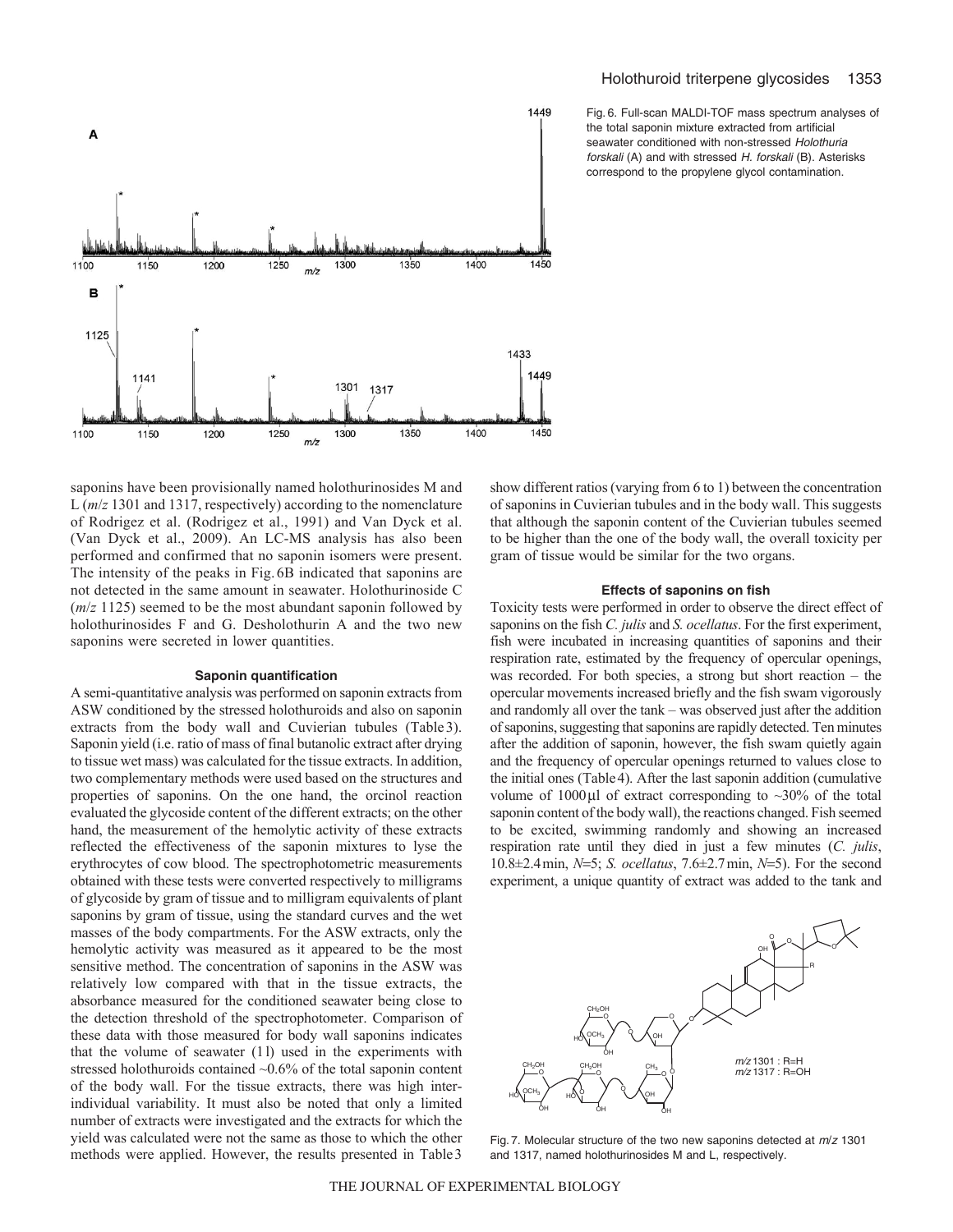Table 3. Saponin content of the body wall and Cuvierian tubules of Holothuria forskali, and artificial seawater conditioned by a stressed animal

|                      | Extraction yield (mg $q^{-1}$ ) | Orcinol reaction (mg glycoside $q^{-1}$ ) | Hemolytic activity (mg equiv. $q^{-1}$ )                |
|----------------------|---------------------------------|-------------------------------------------|---------------------------------------------------------|
| Body wall            | $2.667 \pm 0.261$ (3)           | $0.011 \pm 0.002$ (3)                     | $0.649 \pm 0.715(3)$                                    |
| Cuvierian tubules    | 15.873(1)                       | $0.024 \pm 0.013(2)$                      | $0.604 \pm 0.063$ (2)                                   |
| Conditioned seawater |                                 | $\overline{\phantom{m}}$                  | (mg equiv. $\mathsf{l}^{-1}$ )<br>$0.290 \pm 0.002$ (3) |

Values are means  $\pm$  s.d.; numbers in brackets indicate the number of individuals tested.

Extraction yields are given in dry mass of the final butanol extract per gram of tissue (wet mass).

Hemolytic activity values are given in milligram equivalents of plant saponins per gram of tissue (wet mass) or by liter of seawater.

the reactions and respiration rates of the fish were observed during 2h. For volumes of saponin extracts ranging from  $200$  to  $900 \mu$ l, fish were still alive after 2h and their opercular opening frequency remained constant during the experiment (data not shown). Increasing the quantity of saponin did not appear to have an influence on the fish respiration rate (Fig.8). For the highest quantity of saponin extract  $(1000\,\mu\text{I})$ , fish died rapidly after their placement in the tank.

#### **DISCUSSION**

Some recent studies have highlighted the large diversity of triterpene glycosides present in holothuroid tissues (Kobayashi et al., 1991; Kalinin et al., 2008; Maier, 2008). In *H. forskali*, 26 different saponins have been described in the Cuvierian tubules and 12 have been described in the body wall (Rodrigez et al., 1991; Van Dyck et al., 2009). To understand the biological function of this molecular set, we have undertaken an integrated study about their precise localization in the body wall, their respective concentrations in and around the animals, and their effects on potential predatory fish.

The first part of this work aimed at localizing saponins in the body wall of *H. forskali*. Saponin localization on tissue sections by conventional staining or immuno-detection methods is difficult to achieve. During the last decade, MALDI-MSI, a relatively new mass spectrometry-based technique, has emerged as a solution to detect the spatial location of all the components of a tissue, without discrimination and regardless of their abundance. MALDI-MSI allows a label-free molecular mapping of biological samples almost without any treatment and preparation. Applied to holothuroid body wall sections in the present study, this technique demonstrated that saponins present an almost entirely epithelial distribution, with only one or two saponins detected in low amounts in the dermis. Some congeners occurred exclusively in the mesothelium but most were detected in the epidermis. After a prolonged stress, mesothelial saponins were no longer observed on the tissue sections, suggesting they might have been released into the coelomic fluid. For epidermal saponins, however, changes were more difficult to quantify. Holothurinoside C (*m*/*z* 1125) seems to be used or released outside of the epidermis. On the contrary, holothurinoside G (*m*/*z* 1449) appears to be abundantly produced in a state of stress compared with levels in the relaxed condition. In Cuvierian tubules, a direct MALDI analysis of saponins on tissue sections indicated that, in case of a prolonged stress situation, holothurinosides C/C1 (*m*/*z* 1125) are converted to holothurinosides F/F1 and H/H1 (*m*/*z* 1433

Table 4. Effects of cumulative additions of body wall saponins from Holothuria forskali on the opercular opening frequency of the fish Coris julis and Symphodus ocellatus

| Time (min) | Volume of saponin extract added (µl)* | Total volume of saponin extract in the tank $(\mu\mathbf{I})^*$ | Opercular opening frequency (min <sup>-1</sup> ) |                |
|------------|---------------------------------------|-----------------------------------------------------------------|--------------------------------------------------|----------------|
|            |                                       |                                                                 | C. julis                                         | S. ocellatus   |
| 0          |                                       |                                                                 | $150 + 7.1$                                      | $146 \pm 12.4$ |
| 1          | 200                                   | 200                                                             |                                                  |                |
| 10         |                                       |                                                                 | $152 \pm 16.4$                                   | $148 + 10.2$   |
| 20         |                                       |                                                                 | $153 + 15.2$                                     | $144 \pm 8.8$  |
| 30         |                                       |                                                                 | $153 \pm 6.8$                                    | $145 \pm 7.2$  |
| 31         | 100                                   | 300                                                             |                                                  |                |
| 40         |                                       |                                                                 | $154 \pm 12.9$                                   | $144 \pm 14.5$ |
| 50         |                                       |                                                                 | $152 + 7.7$                                      | $146 + 9.6$    |
| 60         |                                       |                                                                 | $154 + 9.8$                                      | $143 + 17.1$   |
| 61         | 100                                   | 400                                                             |                                                  |                |
| 70         |                                       |                                                                 | $153 + 12.7$                                     | $142 + 11.4$   |
| 80         |                                       |                                                                 | $134 \pm 13.4$                                   | $106 \pm 7.8$  |
| 81         | 100                                   | 500                                                             |                                                  |                |
| 90         |                                       |                                                                 | $154 + 9.6$                                      | $108 + 8.1$    |
| 100        |                                       |                                                                 | $155 + 10.1$                                     | 111±12.4       |
| 110        |                                       |                                                                 | $157 + 9.9$                                      | $112 + 8.5$    |
| 120        |                                       |                                                                 | 156±12.4                                         | 110±13.6       |
| 121        | 500                                   | 1000                                                            |                                                  |                |
| 150        |                                       |                                                                 | 188±10.7                                         | $194 + 8.9$    |
| 157        |                                       |                                                                 |                                                  | Death          |
| 160        |                                       |                                                                 | Death                                            |                |

 $*100 \mu$  of extract corresponds to  $\sim 3\%$  of the total saponin content of the body wall of one individual. Opercular opening frequencies are means  $\pm$  s.d.; N=5.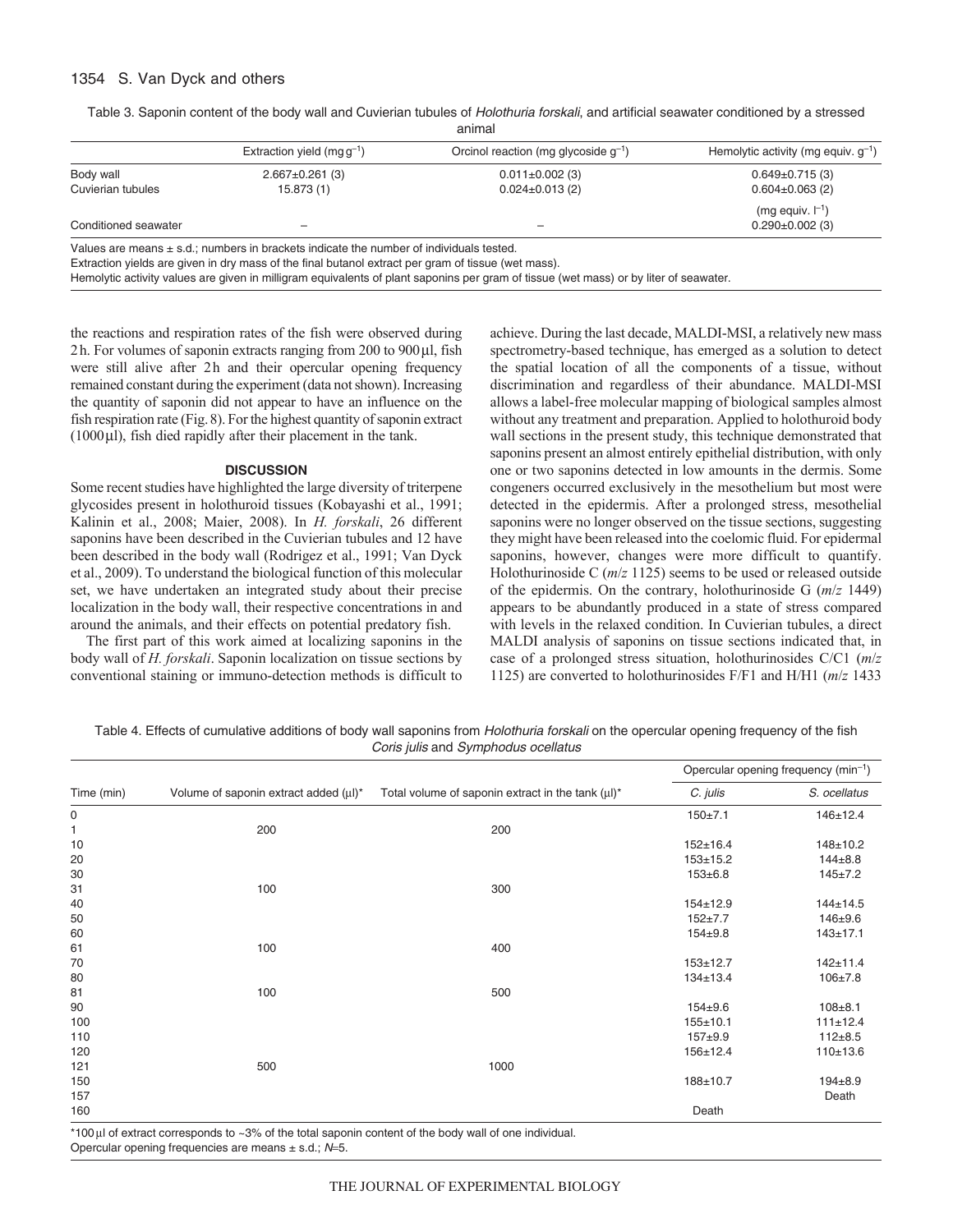

Fig. 8. Respiration rate (mean±s.d. opercular opening frequency,  $N=5$ ) of fish (Coris julis and Symphodus ocellatus) placed in 21 tanks after a 2h exposure to a fixed saponin concentration.

and 1463, respectively), and desholothurins A/A1 (*m*/*z* 1141) to holothurinosides G/G1 and I/I1 (*m*/*z* 1449 and 1479, respectively) (Van Dyck et al., 2010b). In view of the structures of these different saponins (see Van Dyck et al., 2009), this is simply done by the addition of a disaccharide. This modification would make the saponins more hydrophilic (i.e. more soluble in seawater) and more membranolytic (i.e. more toxic) (Kalinin, 2000). From a morphological point of view, it is also at the level of the epidermis that the most spectacular ultrastructural modifications have been observed: pigment cell granules, which were conspicuous in the relaxed body wall, looked emptied in the stressed body wall. These epidermal changes suggest that molecules might be released in the seawater around the holothuroid. However, at this stage, it cannot be ascertained whether these modifications of pigment cells under stressed conditions are related to saponin release.

For the first time, saponins have been detected in the seawater surrounding individuals of *H. forskali*. Kubanek et al. (Kubanek et al., 2002) attempted to find triterpene glycosides in the water surrounding sponges but the detection threshold of their method was not low enough. In the present study, mass spectrometry techniques have allowed the detection of very low concentrations of saponins in conditioned seawater. Only one saponin, holothurinoside G (*m*/*z* 1449), was detected in the surroundings of non-stressed holothuroids. When they were stressed, however, the animals secreted five other saponins including two new ones (holothurinoside C and F, desholothurin A detected at *m*/*z* 1125, 1433 and 1141, respectively; and the provisionally named holothurinosides M and L detected at *m*/*z* 1301 and 1317, respectively). Holothurinoside G could be a background prevention signal whereas the five other saponins could play more important defensive roles. An interesting point is the presence of the two new saponins, which have not been detected in the body wall or in the Cuvierian tubules (Van Dyck et al., 2009). These saponins seem to be stress-specific and could come from another part of the animal, e.g. the respiratory trees. Indeed, when a holothuroid is stimulated, it contracts its body and expels water from the respiratory trees. The saponins coming from inside the animal and those secreted from body wall would then have been extracted and analyzed together in this study. It is likely that the previously described saponins are coming from the epidermis of the body wall because this corresponds to their tissue localization (see molecular images in Fig.2).

Saponins extracted from the body wall and the Cuvierian tubules of *H. forskali* were quantified by different methods. The results indicate that the Cuvierian tubules contain a proportionally larger quantity of saponins than the body wall; although in terms of hemolytic activity, the two organs appear similar. Elyakov et al. (Elyakov et al., 1973) and Kobayashi et al. (Kobayashi et al., 1991) already reported high concentrations of saponins in the Cuvierian tubules, concentrations that were usually higher than those in the body wall (see also Van Dyck et al., 2010a). In the present study, body wall saponin extracts were tested at different concentrations on the fish *C. julis* and *S. ocellatus* in order to evaluate their overall toxicity. There was clearly a threshold effect: the fish were unharmed by low concentrations of saponins, but when a certain concentration was reached, the effect was brutal and the fish died in a matter of minutes. This fatal saponin concentration corresponds to ~30% of the total saponin content of the body wall diluted in the 2 l tank. This is much more than the amount released by an animal stimulated for as long as 4 h, i.e. 0.6% of the total saponin content of the body wall. Therefore, at natural concentrations, body wall saponins diluted in seawater have no deleterious physiological effects on fish. This was also found to be the case for the species *Holothuria leucospilota*. Although its saponins were ichthyotoxic at high concentrations in closed circulation tanks (Yamanouchi, 1955), they showed no adverse effects on fish in open systems (Hamel and Mercier, 2000) and *a fortiori* in open water in the natural environment.

Then why are saponins released in seawater? Padove Cohen et al. reported recently that the responses of fish to sponge triterpene glycosides (formoside and ectyoplasides A and B) are receptor mediated (Padove Cohen et al., 2008), i.e. fish can smell and/or taste these molecules. Holothuroid triterpene glycosides are structurally close to those of sponges and one might expect that the same kind of receptor-mediated chemodetection exists between fish and holothuroids. This is corroborated by the fact that, in our toxicity tests, the fish readily detected the addition of saponins in their tank even if they were added at low concentrations. Saponins may therefore act as a chemical aposematic signal to warn predators of the noxiousness or, at least, the unpalatability of the holothuroid tissues (Eisner and Grant, 1980; Camazine, 1985).

In the species *H. leucospilota*, Hamel and Mercier reported that Cuvierian tubules could play a dissuasive bait role (Hamel and Mercier, 2000). When the holothuroid was attacked, it released several tubules towards the fish predator. The fish tasted the sticky white threads and probably sensed their unpalatability because it then moved away (Hamel and Mercier, 2000). Moreover, Cuvierian tubule discharge has a preventive effect; fish that had been exposed avoided any contact with holothuroids for several days (Hamel and Mercier, 2000). In *H. forskali*, preliminary palatability tests with the fish *S. ocellatus*showed that food pellets in which saponins were added at the concentration observed in the body wall were eaten, whereas pellets containing saponins at the concentration observed in the Cuvierian tubules were deterrent (S.V.D., M.T. and P.F., unpublished observation). Considering the fact that the Cuvierian tubules and the body wall share several saponins (Van Dyck et al., 2009), a predator detecting the saponins secreted by the body wall in the surroundings of the holothuroid will presumably associate this chemical signal with the unpalatability of the Cuvierian tubules and will avoid biting the holothuroid. Thus, for triterpene glycosides at natural concentrations, palatability may be a more important defensive trait than toxicity for predators capable of learning, such as fish (see also Schulte and Bakus, 1992).